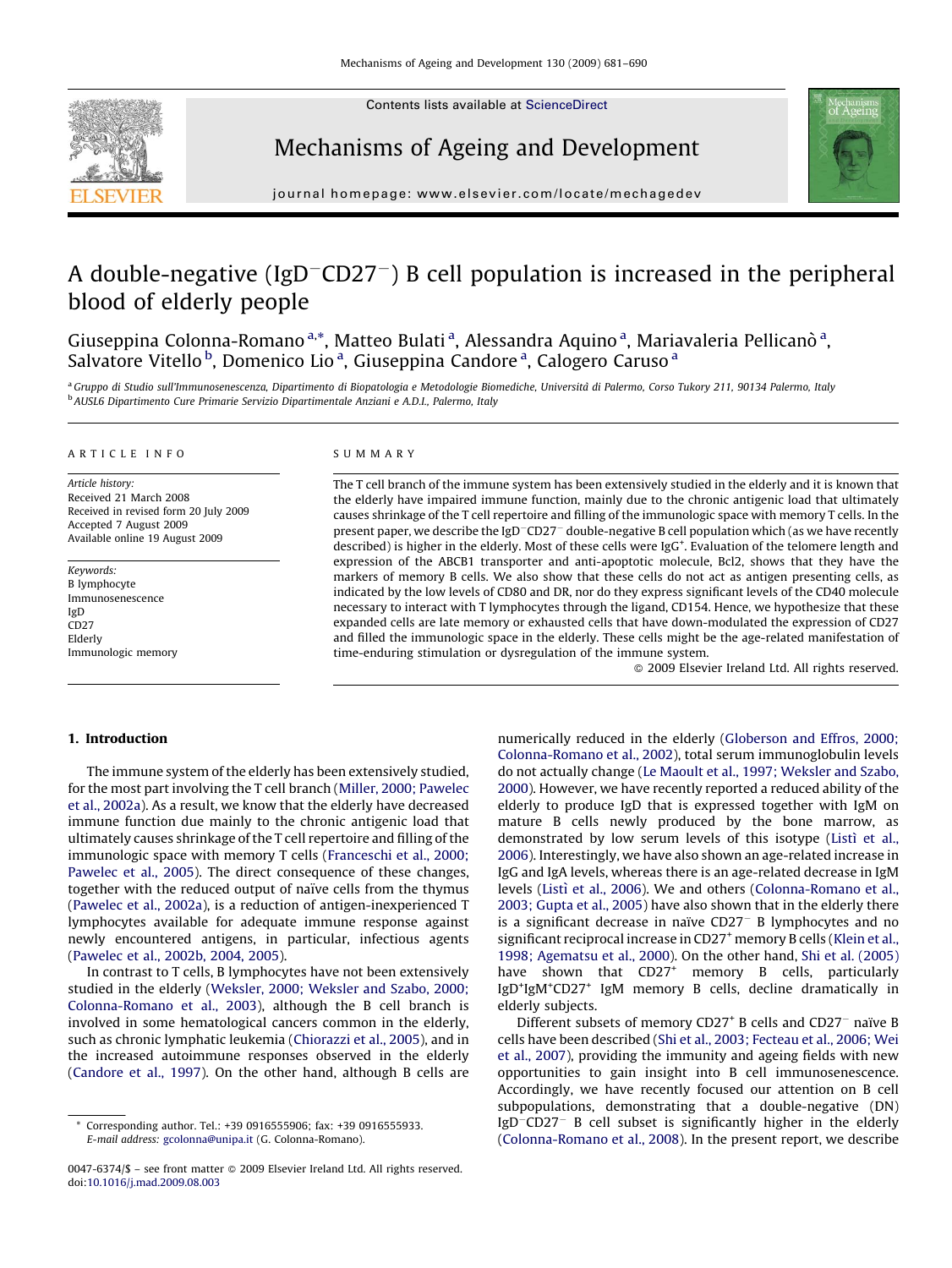the characteristics of this subset of B cells present in both young and old donors. We suggest that these cells, which are expanded in the elderly, might be the age-related manifestation of a timeenduring stimulation or dysregulation of the immune system.

## 2. Materials and methods

# 2.1. Subjects

Eighty-eight healthy Sicilian subjects were studied (thirty-nine young, age range 20–55 years, mean  $37.5 \pm 17.5$ , median 35 years) and forty-nine elderly (age range 75–102 years, mean 89.0  $\pm$  13, median 91 years). None of the selected subjects had neoplastic, infectious, autoimmune diseases, or received any medications influencing immune function at the time of the study. All subjects gave informed consent according to Italian law.

## 2.2. Cell preparation, activation, B lymphocyte separation, and flow cytometry analysis

Peripheral blood mononuclear cells (PBMCs) were isolated from heparinized venous blood by density gradient centrifugation on Ficoll-Lympholyte (Cedarlane Laboratories Limited, Ontario, Canada). PBMCs were adjusted to 1  $\times$  10 $^{6}$ /ml in RPMI 1640 medium (Euroclone, Devon, UK) supplemented with 10% heat-inactivated fetal calf serum (Euroclone), 1% penicillin/streptomicin, 10 mM HEPES, and 1 mM Lglutamine.

In some experiments PBMCs have been activated with unmethylated singlestranded DNA motif (CpG oligonucleotides), or with anti-BCR  $[F(ab')_2]$  (Jackson ImmunoResearch Laboratories, Inc, Philadelphia) as follows: PBMCs were isolated from heparinized venous blood by density gradient centrifugation on Ficoll-Lympholyte (Cedarlane Laboratories Limited, Ontario, Canada), then were adjusted to  $1 \times 106$ /ml in RPMI 1640 medium (Euroclone, Devon, UK) supplemented with 10% heat-inactivated fetal calf serum (Euroclone), 1% penicillin/streptomicin, 10 mM HEPES, and 1 mM L-glutamine. Cells were then cultured in 24-well plate bottom in medium or were activated with 10  $\mu$ g/ml of CpG oligodeoxynucleotide (TIB Molbiol, Genova, Italy), or with  $2 \mu g/ml$  of F (ab')<sub>2</sub>), for 5 days. Then Ki67 expression was evaluated (see below).

B lymphocytes were separated from PBMCs by immunomagnetic sorting, as described by [Miltenyi et al. \(1990\)](#page-9-0) using anti-CD19 magnetic microbeads (MACS CD19 Multisort Microbeads; Miltenyi Biotec, Aubum, CA, USA). The cells obtained from immunomagnetic sorting were >98% CD19<sup>+</sup> lymphocytes, as determined by flow cytometry analysis.

Total PBMCs or purified B cells were stained with different combinations of the following monoclonal antibodies: anti-IgD<sub>FITC</sub>, anti-IgG<sub>FITC</sub>, anti-CD40<sub>PE</sub>, anti-HLA- $DR_{PE}$ , anti-CD19<sub>PE</sub>, anti-IgD<sub>PE</sub>, and anti-CD27<sub>APC</sub> (Pharmingen, BD Bioscience, Mountain View, CA, USA), anti-CD80 $T<sup>TM</sup>$  (Caltag, Burlingame, CA, USA).

For Ki67 evaluation ([Lopez et al., 1991](#page-9-0)), activated PBMCs were first stained with anti-IgD<sub>PE</sub> or anti IgG<sub>PE,</sub> anti-CD19<sub>PECy5</sub>, anti-CD27<sub>APC</sub>. Then the cells were fixed with 100  $\mu$ l of Perm & Fix Solution A (Caltag Burlingame) for 20 min at 4 °C, washed twice with PBS-BSA (0.2%) and permeabilized with 500  $\mu$ l of Perm & Fix Solution B (Caltag Burlingame) for 10 min at RT. Then cells were stained for 40 min on ice with  $20 \mu$ l of anti-Ki67FITC (Pharmingen). After two washings the Ki67 positive cells were analyzed.

All measurements were made with a FACSCalibur flow cytometer (Becton Dickinson, San Jose, CA, USA) with the same instrument setting. At least  $10^4$  cells were analyzed using CellQuestPro (Becton Dickinson, San Jose, CA, USA) software.

## 2.3. Bromodeoxyuridine (BrdU) incorporation

To evaluate bromodeoxyuridine (BrdU) incorporation, separated PBMCs were cultured in 24-well plate bottom in medium with  $10 \mu M$  of BrdU (kit BD-Bioscience) and then they were activated with 10  $\mu$ g/ml of CpG oligodeoxynucleotide (TIB Molbiol, Genova, Italy) or 2  $\mu$ g/ml of F (ab')<sub>2</sub> (Jackson Immunoresearch) for 5 days. Activated PBMC were first stained with anti-CD27FITC, anti-IgDPE, anti-CD19PECy5. Then the cells were fixed with 100  $\mu$ l of Perm & Fix Solution A (Caltag Burlingame) for 20 min at  $4^{\circ}$ C, washed twice with PBS-BSA (0.2%) and permeabilized with 500  $\mu$ l of Perm & Fix Solution B (Caltag Burlingame) for 20 min at RT, washed twice and incubated with 300  $\mu$ g/ml of DNase (kit BD-Bioscience) for 60 min at 37 °C. Then cells were re-suspended in 50  $\mu$ l of PBS and stained with 1  $\mu$ l of anti-BrdU<sub>APC</sub> (kit BD-Bioscience) for 20 min at RT, washed and analyzed.

### 2.4. Evaluation of the ATP-binding cassette-B1 transporter (ABCB1)

To evaluate the ABCB1 transporter, CD19<sup>+</sup> cells were incubated with 25  $\mu$ M of cyclosporin A, which allows the exposure of the epitope of the active conformation of the ABCB1 protein ([Wirths and Lanzavecchia, 2005](#page-9-0)), and 20  $\mu$ l of anti-ABCB1<sub>PE</sub> (clone UIC2 MsIgG2a; Coulter Immunotech, Marseille Cedex, France), for 1 h at 37  $\degree$ C in a water bath. Then the cells were incubated for 20 min at room temperature with anti-CD27<sub>APC</sub> and anti-IgD<sub>FITC</sub>. The fluorescence was then measured with a FACSCalibur flow cytometer. The results are expressed as the mean fluorescence intensity (MFI) mean  $\pm$  SE.

## 2.5. Evaluation of telomere length

Telomere length was evaluated by the flow-fish technique, as described by [Rufer](#page-9-0) [et al. \(1998\)](#page-9-0). Magnetically sorted CD19<sup>+</sup> B cells were labelled with antibodies specific for the surface markers (i.e. anti-IgD<sub>FITC</sub> and anti-CD27<sub>APC</sub>) and washed with phosphate buffered saline (PBS) with 0.2% weight/volume of bovine serum albumin (BSA; Sigma Chemical Co, St. Louis, MO, USA Then the cells were fixed and permeabilizated with Fix and Perm (Caltag, Burlingame, CA, USA), according to the manufacturer's instructions. Briefly, cells were first incubated with  $100 \mu l$  of solution A for 15 min in the dark at room temperature, washed with PBS 0.2% BSA, then incubated for 15 min with solution B under the same conditions, and washed twice with PBS-BSA (0.2%). PBMCs were then washed twice with hybridization solution containing 70% de-ionized formamide, 20 mM Tris (pH 7.1), 1% BSA, and 15 mM NaCl (Sigma Chemical). The cell pellet was gently re-suspended with 200 µl of hybridization solution and incubated with 0.3 mg/ml of  $(C_3TA_2)_3$  PNA probe Cy5conjugated (Applied Biosystems, Bedford, MA, USA). The cell suspension was maintained at room temperature for 10 min prior to denaturation in a circulating water bath at 87 $\degree$ C for 15 min. Hybridization was performed for 90 min at room temperature in the dark. Four washes were performed at room temperature by adding 1 ml of 70% de-ionized formamide, 10 mM Tris (pH 7.1), 0.1% BSA, and 0.1% Tween 20 (Sigma Chemical), followed by centrifugation of the tubes at 1500  $\times$  g for 5 min at 16 °C and aspiration of the supernatant, leaving 100  $\mu$ l in which the cell pellet was gently re-suspended before addition and mixing with 1 ml of fresh wash fluid. The last wash step was performed with 1 ml of 5% glucose, containing 10 mM Hepes, 0.1% BSA, and 0.1% Tween 20 (Sigma Chemical), and centrifugation was at  $900 g$  for 5 min at 16 °C. The cell pellet was shaken and the cells were counterstained with FACSFlow (Becton Dickinson) containing 0.1% BSA.

The fluorescence was then measured with a FACSCalibur flow cytometer. The results are expressed as the MFI mean  $\pm$  SE of the PNA probe incorporation.

### 2.6. Intracellular staining of Bcl2

CD19<sup>+</sup> lymphocytes were firstly stained with anti-IgD<sub>FITC</sub> and anti-CD27<sub>APC</sub>. Then the cells were permeabilizated with 150  $\mu$ l of permeabilization buffer (Pharmingen, BD Bioscience, Mountain View, CA, USA) for 20 min at room temperature, washed twice with PBS-BSA (0.2%) and stained for 30 min at room temperature with 20  $\mu$ l of anti-Bcl2<sub>PE</sub> (Pharmingen). After two washings, the Bcl2-positive cells were analyzed. The results are expressed as the MFI mean  $\pm$  SE.

### 2.7. Statistical analysis

Values (percentage or MFI), given as the mean  $\pm$  SD or SE, were compared using one-way analysis of variance (ANOVA). Differences were considered significant when a  $p$  value  $<$  0.05 was obtained by comparison between the different groups.

#### 3. Results

# 3.1. Analyses of CD19 $^+$  cell subpopulations on the basis of IgD and CD27 expression

We analyzed circulating CD19<sup>+</sup> lymphocytes obtained from the peripheral blood of young and elderly subjects. The analyses were performed after staining B cells identified by anti-CD19 antibody or sorted by immunomagnetic beads with a combination of anti-IgD and anti-CD27 fluorochrome-conjugated antibodies. In both cases, the results were similar (data not shown). As shown in [Fig. 1,](#page-2-0) we identified IgD<sup>+</sup>CD27<sup>-</sup>, IgD<sup>+</sup>CD27<sup>+</sup>, IgD<sup>-</sup>CD27<sup>+</sup>, and IgD<sup>-</sup>CD27<sup>-</sup> (i.e. DN) B cells. Remarkably, in the elderly we observed a significant reduction of IgD<sup>+</sup>CD27<sup>-</sup> naïve B cells (young, 49.5  $\pm$  2.9; elderly,  $40.1 \pm 3.9$ ;  $p = 0.005$ ) and a highly significant increase of IgD<sup>-</sup>CD27<sup>-</sup> (DN) B cells (young,  $5.8 \pm 0.5$ ; elderly,  $14.9 \pm 2.1$ ;  $p = 0.0001$ ). No differences in the percentage of the other two subpopulations of B cells were found.

## 3.2. Immunoglobulin expression of DN B cells

We evaluated the expression of membrane immunoglobulin on DN B cells. Initial presumptive evidence suggested to us that these cells were IgG-positive. In fact, the percentages of DN cells and IgG<sup>+</sup>CD27<sup>-</sup> were nearly the same in the subjects studied (data not shown). Further analysis of IgD<sup>-</sup>CD27<sup>-</sup> DN B cells with 4-color immunofluorescence demonstrated this association [\(Fig. 2](#page-2-0)). Most, but not all, of these cells were IgG-positive. All the IgG<sup>+</sup> cells were IgD<sup>-</sup>, although not all the IgD<sup>-</sup> cells were IgG<sup>+</sup>, suggesting that they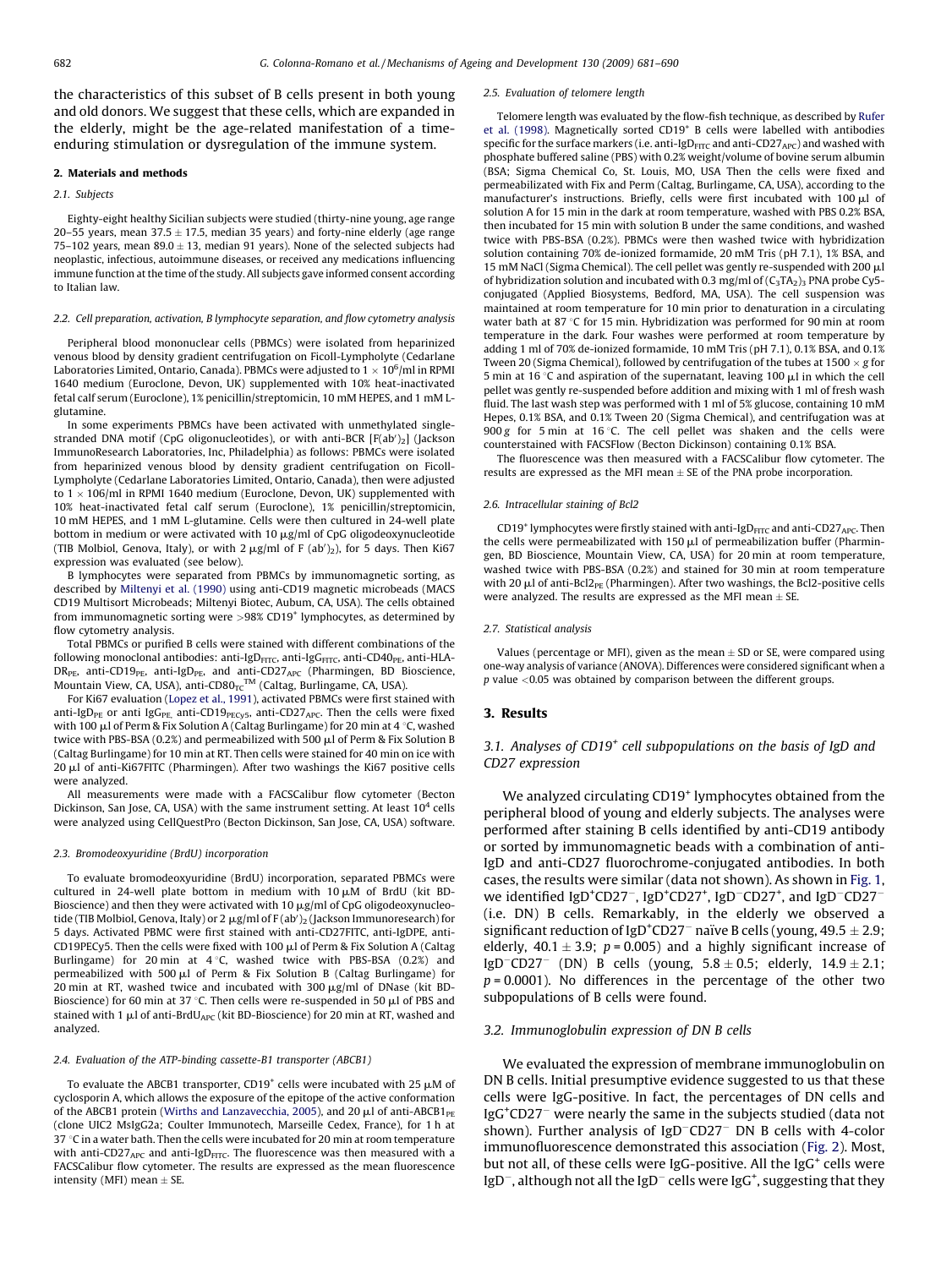<span id="page-2-0"></span>

Fig. 1. Percentage (mean  $\pm$  SE) of the four B cell subpopulations according to the expression of IgD and CD27 in 34 young and 45 elderly. (a)  $p = NS$ ; (b)  $p = NS$ ; (c)  $p = 0.0001$ ; and (d)  $p = 0.005$ .

switched the heavy chain of the immunoglobulin molecule, probably in exchange for IgA.

# 3.3. ATP-binding-cassette-B1 transporter (ABCB1) expression in DN  $(IgD-CD27<sup>-</sup>)$  B cells

We evaluated the ABCB1 levels in the four B cell populations identified on the basis of IgD and CD27 expression. ABCB1 is a member of the transmembrane protein family responsible for the transport of various molecules across cell membranes ([Efferth,](#page-9-0) [2003\)](#page-9-0). These proteins are also extensively studied because they mediate anti-drug resistance in cancer and are thought to be involved in cytokine secretion [\(Efferth, 2003](#page-9-0)). As shown in box (a) of [Fig. 3,](#page-3-0) as previously demonstrated by [Wirths and Lanzavecchia](#page-9-0) [\(2005\),](#page-9-0) CD27<sup>+</sup> and CD27<sup>-</sup> B cells express different levels of ABCB1. However, [Fig. 3](#page-3-0) shows that although it lacks CD27, the DN population of B cells is ABCB1-negative, as is the case in classical memory  $IgD^-$  CD27<sup>+</sup> B cells. On the other hand, naïve B cells (IgD<sup>+</sup>CD27<sup>-</sup>) and unswitched memory B cells (IgD<sup>+</sup>CD27<sup>+</sup>) are ABCB1-positive [\(Fig. 3](#page-3-0) shows a representative experiment).

[Table 1](#page-3-0) shows the mean fluorescence intensity (MFI) values obtained in a group of young and elderly donors (12 young and 8 elderly donors). Concerning the differences between cells obtained from young or elderly subjects, we only observed a significant reduction in ABCB1 expression in unswitched B cells from elderly donors. Incidentally, the reduced presence of ABCB1 in unswitched memory B cells of elderly donors, compared to the same population of young controls, suggests a different age-related ability in the secretion of cytokines and other molecules ([Efferth,](#page-9-0) [2003\)](#page-9-0) from this subpopulation. However, the amount of ABCB1 was significantly reduced in DN cells from both young and elderly donors compared to naïve and unswitched cells.

# 3.4. Telomere length evaluation

To estimate the replicative senescence of DN (IgD $^{-}$ CD27 $^{-}$ ) B cells, we evaluated the telomere length in these cells. As shown in a representative experiment in [Fig. 4](#page-4-0), naïve B cells have long telomeres, whereas classic switched memory B cells (IgD<sup>-</sup>CD27<sup>+</sup>) and DN B cells have short telomeres, so they are able to go toward



Fig. 2. Density plots of CD19<sup>+</sup> cells stained with a combination of anti-IgD, anti-IgG, and anti-CD27 monoclonal antibodies. The percentages of double-negative IgD<sup>-</sup>CD27<sup>-</sup> B cells and of IgG<sup>+</sup> CD27- B lymphocytes are marked in bold.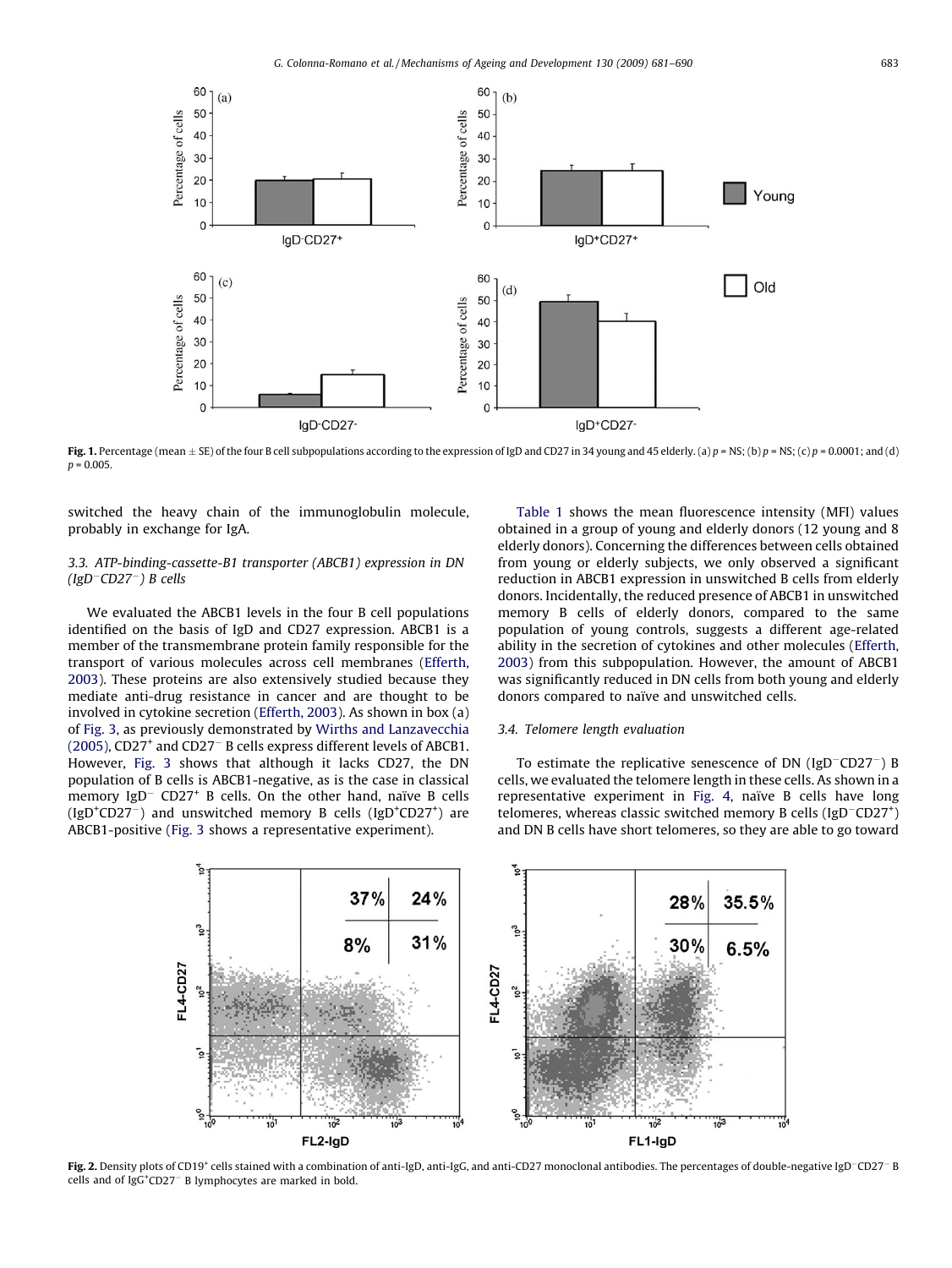<span id="page-3-0"></span>

Fig. 3. Expression of ABCB1 in the four B cell subpopulations identified on the basis of the expression of IgD and CD27 (representative experiment). The performance of B cells from a young donor is shown. Specifically, IgD<sup>-</sup>CD27<sup>-</sup> DN B cells express low levels of ABCB1 as IgD<sup>-</sup>CD27<sup>+</sup> memory B cells. In box (a) the analysis of ABCB1 on B cells gated on the basis of the expression of CD27 (CD27<sup>+</sup> and CD27<sup>-</sup>) is shown. As described by others, CD27<sup>-</sup> B cells have higher levels of ABCB1 compared to CD27<sup>+</sup> B cells.

## Table 1

ABCB1 expression (as mean MFI $\pm$  SE) on the four B cell subpopulations studied in young and elderly subjects.

|                 | Naïve (Ig $D^+CD27^-$ ) | Unswitched $(IgD+CD27+)$ | Switched $(IgD$ <sup><math>-CD27</math><sup>+</sup>)</sup> | $DN$ (IgD <sup>-</sup> CD27 <sup>-</sup> ) |
|-----------------|-------------------------|--------------------------|------------------------------------------------------------|--------------------------------------------|
| Young $(n=12)$  | $5.2 \pm 1.8$           | $4.9 \pm 1.3$            | $2.7 \pm 0.9$                                              | $2.7 \pm 0.4$                              |
| Elderly $(n=8)$ | $4.9 \pm 1.4$           | $2.8 \pm 1.2$            | $1.9 \pm 0.4$                                              | $2.4 \pm 0.8$                              |
|                 | NS                      | 0.015                    | <b>NS</b>                                                  | <b>NS</b>                                  |
|                 | 0.0009                  | < 0.0001                 | <b>NS</b>                                                  |                                            |
|                 | 0.01                    | NS                       | <b>NS</b>                                                  |                                            |

ANOVA test: 'young vs. elderly analysis; <sup>§</sup>DN vs. the other three subpopulations in young donors; <sup>#</sup>DN vs. the other three subpopulations in elderly donors.

cycles of replication differently ([Allsopp et al., 1992\)](#page-8-0). Furthermore, Table 2 shows the MFI values indicative of telomere length in the studied subjects (12 young and 8 elderly donors). Both in the young and the elderly, memory DN cells have shorter telomeres compared to memory unswitched and naïve cells. Thus, no differences were shown between naïve and unswitched memory B cells, whereas classic memory B cells and IgD<sup>-</sup>CD27<sup>-</sup>(DN) B cells had a very similar telomere length. IgD<sup>-</sup>CD27<sup>+</sup> (switched memory) and DN B cells of elderly donors had very short telomeres compared to the same subpopulations of young donors.

# 3.5. Bcl2 expression

Individual Bcl2 family members couple the regulation of apoptosis and cell cycle control in unique ways. In particular, the anti-proliferative molecule, Bcl2, is anti-apoptotic ([Zinkel et al.,](#page-9-0) [2006\)](#page-9-0). As described by [Shi et al. \(2003\),](#page-9-0) CD27<sup>+</sup> B lymphocytes show higher levels of Bcl2 compared to CD27<sup>-</sup> B cells, and the findings in [Fig. 5](#page-4-0)a confirm this. However, when we split the CD27<sup>-</sup> population into naïve IgD<sup>+</sup>CD27<sup>-</sup> and DN IgD<sup>-</sup>CD27<sup>-</sup> cells, we observed that DN cells had very low levels of Bcl2 compared to naïve B cells

### Table 2

Telomere length evaluated by flow FISH assay. Values are expressed as the MFI (mean  $\pm$  SE) using a Cy5-conjugated PNA probe on B cell subpopulations.

|                 | Naïve ( $IgD+CD27-$ ) | Unswitched (IgD <sup>+</sup> CD27 <sup>+</sup> ) | Switched (IgD <sup>-</sup> CD27 <sup>+</sup> ) | $DN$ (IgD <sup>-</sup> CD27 <sup>-</sup> ) |
|-----------------|-----------------------|--------------------------------------------------|------------------------------------------------|--------------------------------------------|
| Young $(n=12)$  | $170.8 \pm 17.6$      | $117.0 \pm 10.0$                                 | $51.4 \pm 10.0$                                | $65.3 \pm 14.0$                            |
| Elderly $(n=8)$ | $222.8 \pm 37.6$      | $150.0 \pm 14.0$                                 | $21.3 \pm 2.0$                                 | $28.2 \pm 4.8$                             |
|                 | <b>NS</b>             | NS                                               | 0.01                                           | 0.02                                       |
|                 | 0.001                 | 0.01                                             | <b>NS</b>                                      |                                            |
|                 | < 0.0005              | 0.001                                            | <b>NS</b>                                      |                                            |

ANOVA test: 'young vs. elderly analysis; <sup>§</sup>DN vs. the other three subpopulations in young donors; <sup>#</sup>DN vs. the other three subpopulations in elderly donors.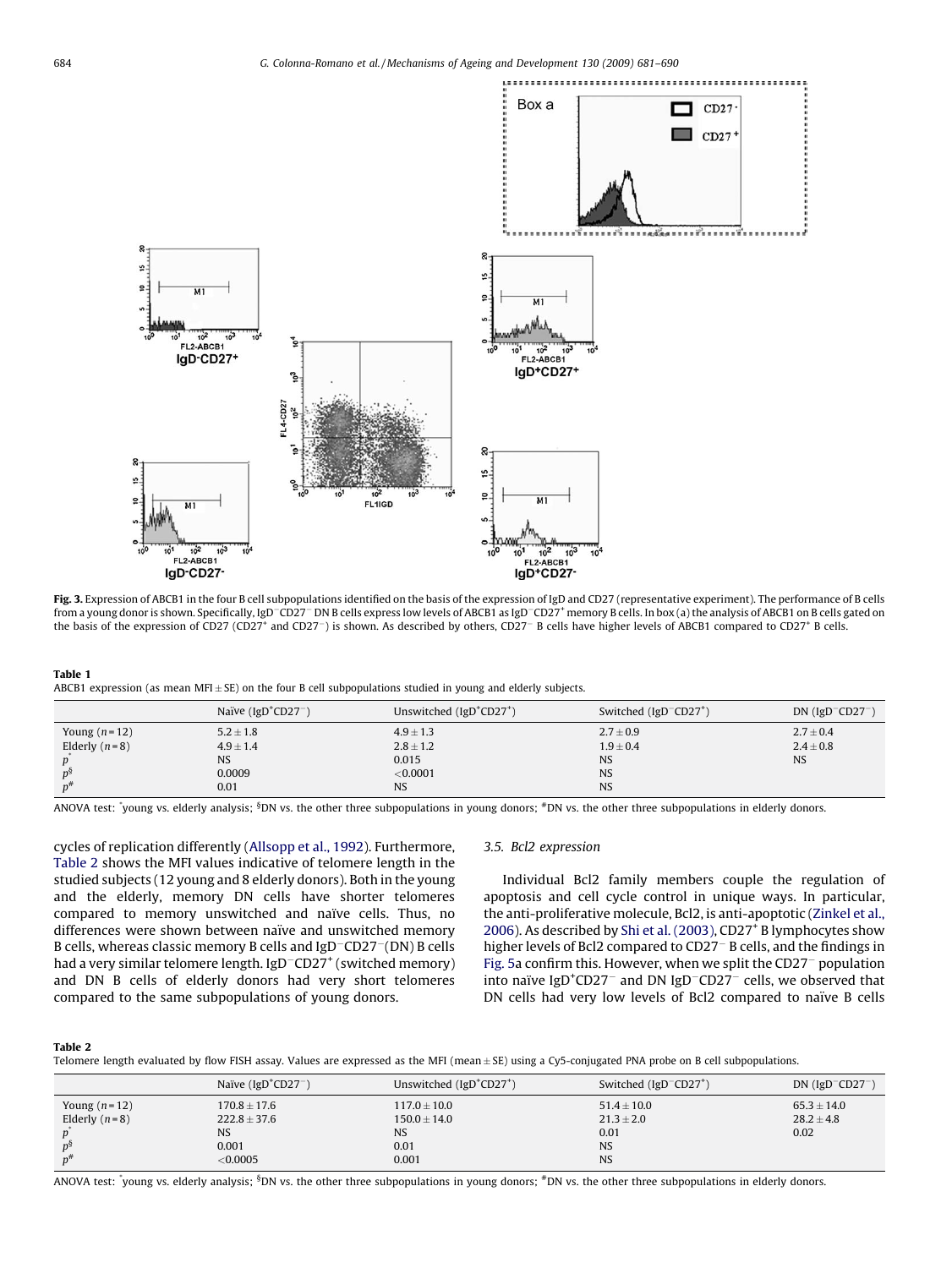<span id="page-4-0"></span>

Fig. 4. Telomere length measurement by flow fish in B lymphocyte subsets according to the expression of IgD and CD27 (representative experiment). The performance of B cells obtained from a young donor is shown.



Fig. 5. (a) Bcl2 expression (mean of MFI values  $\pm$  SE) on CD27<sup>+</sup> and CD27<sup>-</sup> B lymphocytes (p < 0.0001). (b) This last group of cells was split into IgD<sup>+</sup>CD27<sup>-</sup> (naïve) and IgD<sup>-</sup>CD27<sup>-</sup> (DN) B cells and Bcl2 expression was significantly lower ( $p < 0.0022$ ;  $n = 14.6$  young and 8 elderly).

(Fig. 5b). The data obtained in young and old donors were analyzed as a single group, as no differences have been revealed between the two age groups.

# 3.6. CD40, HLA-DR, and CD80 expression in DN B cells

It is well known that B cells act as good antigen presenting cells (APC; [Rodriguez-Pinto, 2005](#page-9-0)) and change the heavy chain of secreted immunoglobulins after the interaction with T cells through CD40-CD154 ligation [\(Rodriguez-Pinto and Moreno,](#page-9-0) [2005\)](#page-9-0). We evaluated the four B cell populations studied for the expression of HLA-DR and CD80 necessary to efficiently present antigen and the CD40 necessary to activate isotype switching ([Rodriguez-Pinto, 2005; Rodriguez-Pinto and Moreno, 2005](#page-9-0)). In Table 3, we show that there was a significant reduction in CD80, HLA-DR, and CD40 expression in CD27 $^-$  B cells compared to CD27 $^+$ cells. In Fig.  $6$ , we show that when  $CD27<sup>-</sup>$  B cells were split into IgD<sup>+</sup>CD27<sup>-</sup> and IgD<sup>-</sup>CD27<sup>-</sup> cells, CD80 was expressed at negligible levels in DN B cells, whereas naïve B cells showed low, but significantly higher levels of CD80 when compared to the DN

population. A similar insignificant trend was observed in HLA-DR and CD40 expression. Since no differences have been revealed between the two age groups (data not shown), the data obtained in young and old donors were analyzed as a single group.

## 3.7. Ki67 expression

B lymphocytes express Toll Like receptor 9 (TLR9) that bind microbial DNA containing CpG motifs, and activation of human and murine B cells by CpG is well documented [\(Bekeredjian-Ding et al.,](#page-8-0)

| Table 3                                                                                                   |  |
|-----------------------------------------------------------------------------------------------------------|--|
| CD80, HLA-DR, and CD40 expression (as the MFI mean $\pm$ SE) on CD27 <sup>+</sup> and CD27 <sup>-</sup> B |  |
| lymphocytes ( $n = 14$ ;6 young and 8 elderly).                                                           |  |

|                    | CD <sub>80</sub>             | HLA-DR                         | CD <sub>40</sub>               |
|--------------------|------------------------------|--------------------------------|--------------------------------|
| $CD27+$<br>$CD27-$ | $33.0 + 7.9$<br>$11.8 + 2.1$ | $104.9 + 17.0$<br>$24.7 + 6.5$ | $104.7 + 14.2$<br>$37.9 + 8.2$ |
|                    | 0.013                        | < 0.0001                       | 0.002                          |

ANOVA test: CD27<sup>+</sup> vs. CD27<sup>-</sup>.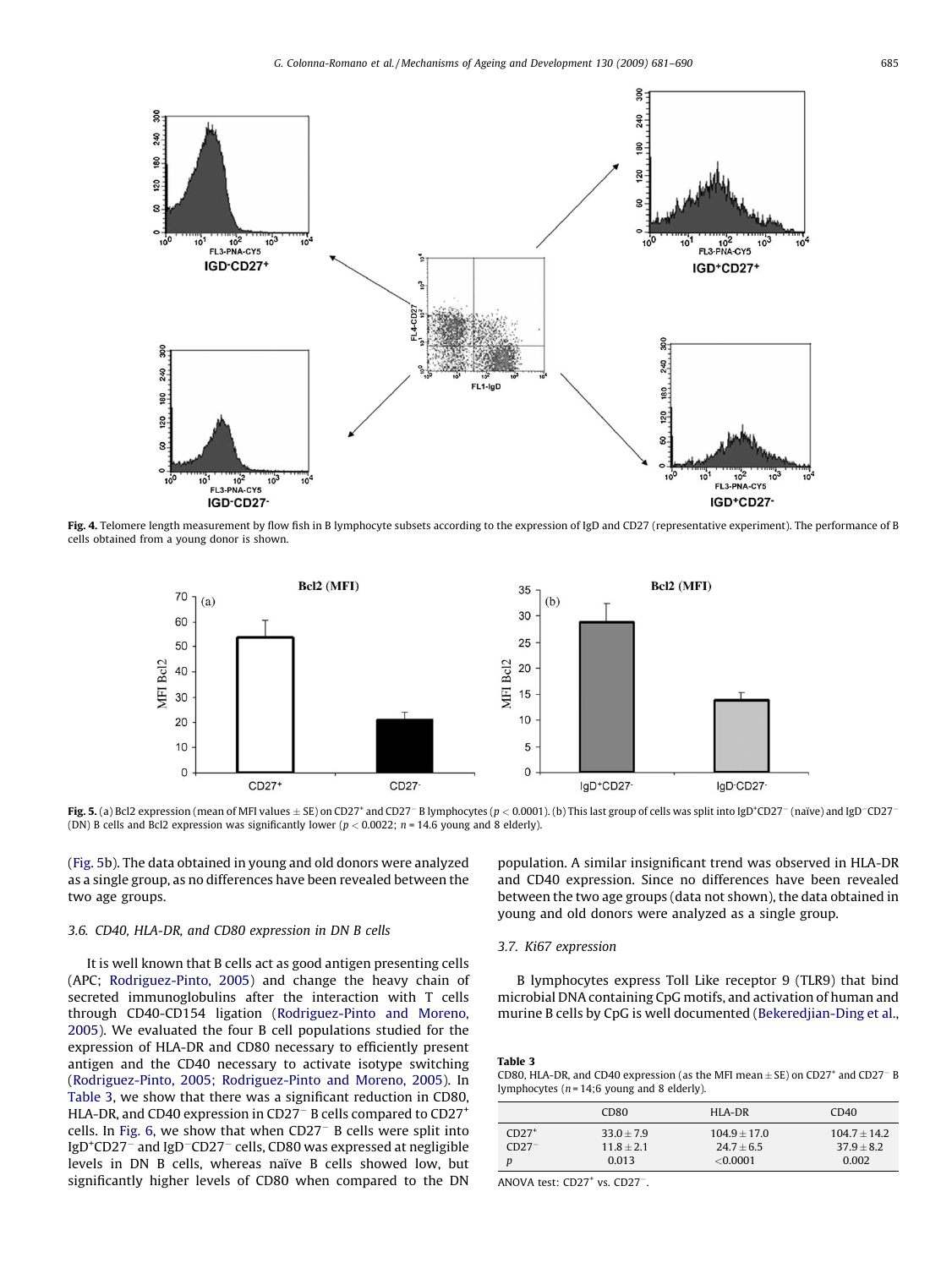<span id="page-5-0"></span>

Fig. 6. CD27<sup>-</sup> B lymphocytes were split into IgD<sup>+</sup>CD27<sup>-</sup> (naïve) and IgD<sup>-</sup>CD27<sup>-</sup> (DN) B cells and the CD80 (a), HLA-DR (b), and CD40 (c) expression (mean of MFI values ± SE) evaluated. CD80 ( $p = 0.006$ ), HLA-DR ( $p = NS$ ), CD40 ( $p = NS$ ;  $n = 14.6$  young and 8 elderly

laD-CD27

lgD+CD27-

 $\Omega$ 

### Table 4

Intracytoplasmatic expression of Ki67 in B cell subpopulations cultured in RPMI or CpG in young (a) and elderly (b) subjects. Values are expressed as mean of MFI values ± SD.

| (a)                     |                                                         |                                                        |                                                           |                                                   |                                            |
|-------------------------|---------------------------------------------------------|--------------------------------------------------------|-----------------------------------------------------------|---------------------------------------------------|--------------------------------------------|
|                         | Young $(n=5)$                                           |                                                        |                                                           |                                                   |                                            |
|                         | Total B cells                                           | Naïve ( $IgD+CD27-$ )                                  | Unswitched (IgD <sup>+</sup> CD27 <sup>+</sup> )          | Switched ( $IgD$ <sup>-</sup> CD27 <sup>+</sup> ) | DN $(IgD-CD27-)$                           |
| <b>RPMI</b><br>CpG<br>p | $14.0 \pm 7.4$<br>$118.4 \pm 64.1$<br>0.02 <sup>a</sup> | $36.0 + 12.5$<br>$210.0 \pm 82.5$<br>0.03 <sup>a</sup> | $74.0 \pm 56.2$<br>$251.5 \pm 181.7$<br>0.05 <sup>a</sup> | $18.6 \pm 11.9$<br>$20.3 \pm 10.8$<br>0.2         | $18.4 \pm 11.8$<br>$25.1 \pm 18.4$<br>0.2  |
| (b)                     |                                                         |                                                        |                                                           |                                                   |                                            |
|                         | Elderly $(n=4)$                                         |                                                        |                                                           |                                                   |                                            |
|                         | Total B cells                                           | Naïve ( $IgD+CD27-$ )                                  | Unswitched (IgD <sup>+</sup> CD27 <sup>+</sup> )          | Switched ( $IgD$ <sup>-</sup> CD27 <sup>+</sup> ) | $DN$ (IgD <sup>-</sup> CD27 <sup>-</sup> ) |
| <b>RPMI</b><br>CpG<br>p | $25.0 + 2.0$<br>$46.8 \pm 0.6$<br>0.02 <sup>a</sup>     | $15.7 \pm 0.5$<br>$36.0 \pm 3.8$<br>0.01 <sup>a</sup>  | $23.8 \pm 0.9$<br>$46.7 \pm 2.2$<br>0.01 <sup>a</sup>     | $49.0 \pm 7.0$<br>$57.8 \pm 6.6$<br>0.06          | $46.5 \pm 7.5$<br>$49.3 \pm 8.7$<br>0.06   |

ANOVA test.

a CpG vs. RPMI

[2005\)](#page-8-0). In order to assess the ability of the different memory/naïve B cell subset to be activated we evaluated the Ki67 expression following 5 days of culture with CpG in PBMCs from young and elderly donors. As shown in Table 4, total B cells from young subjects are well stimulated by CpG whereas cells from elderly donors show a reduced ratio of activation (8.45 vs. 1.87). The analysis of Ki67 expression on the four B cell subsets show a remarkable Ki67 expression in naïve and memory unswitched B cells of the young donors. A significant response is also observed in the same population of elderly patients, although at a reduced ratio. Memory switched and DN cells of both young and elderly donors do not show a significant proliferation. In order to validate the result obtained in DN cells, in [Fig. 7](#page-6-0) we evaluated the Ki67 expression in gated Ig $G<sup>+</sup>CD27<sup>-</sup>$  (i.e. DN IgD<sup>-</sup>CD27<sup>-</sup>). This population does not show any staining problem.

In some young and elderly donors, we have also evaluated the Ki67 expression after 5 days of culture with  $F(ab')_2$ , a polyclonal mitogen of B cells that binds the B cell receptor (anti-BCR). In [Fig. 8](#page-7-0) we show a typical experiment to evaluate the Ki67 expression, as MFI, after stimulation of total B cells and their subsets through their BCR. Ki67 expression was enhanced in total B cells and in all the B subsets.

# 3.8. BrdU incorporation

The immunofluorescent staining of incorporated BrdU with flow cytometric analysis provides a high resolution technique to determine the frequency and nature of individual cells that have synthesized DNA. In this method, BrdU is incorporated into newly synthesized DNA by cells entering and progressing through the DNA synthesis phase of the cell cycle [\(Gratzner and Leif, 1981](#page-9-0)). To assess the ability of the different B cell subset to be activated, we have also evaluated the BrdU incorporation by the proliferating cells following 5 days of culture with CpG or  $F(ab')_2$  in PBMCs from young and elderly donors. As shown in a typical experiment in [Fig. 9,](#page-8-0) in DN (IgD<sup>-</sup>CD27<sup>-</sup>) B lymphocytes, after stimulation with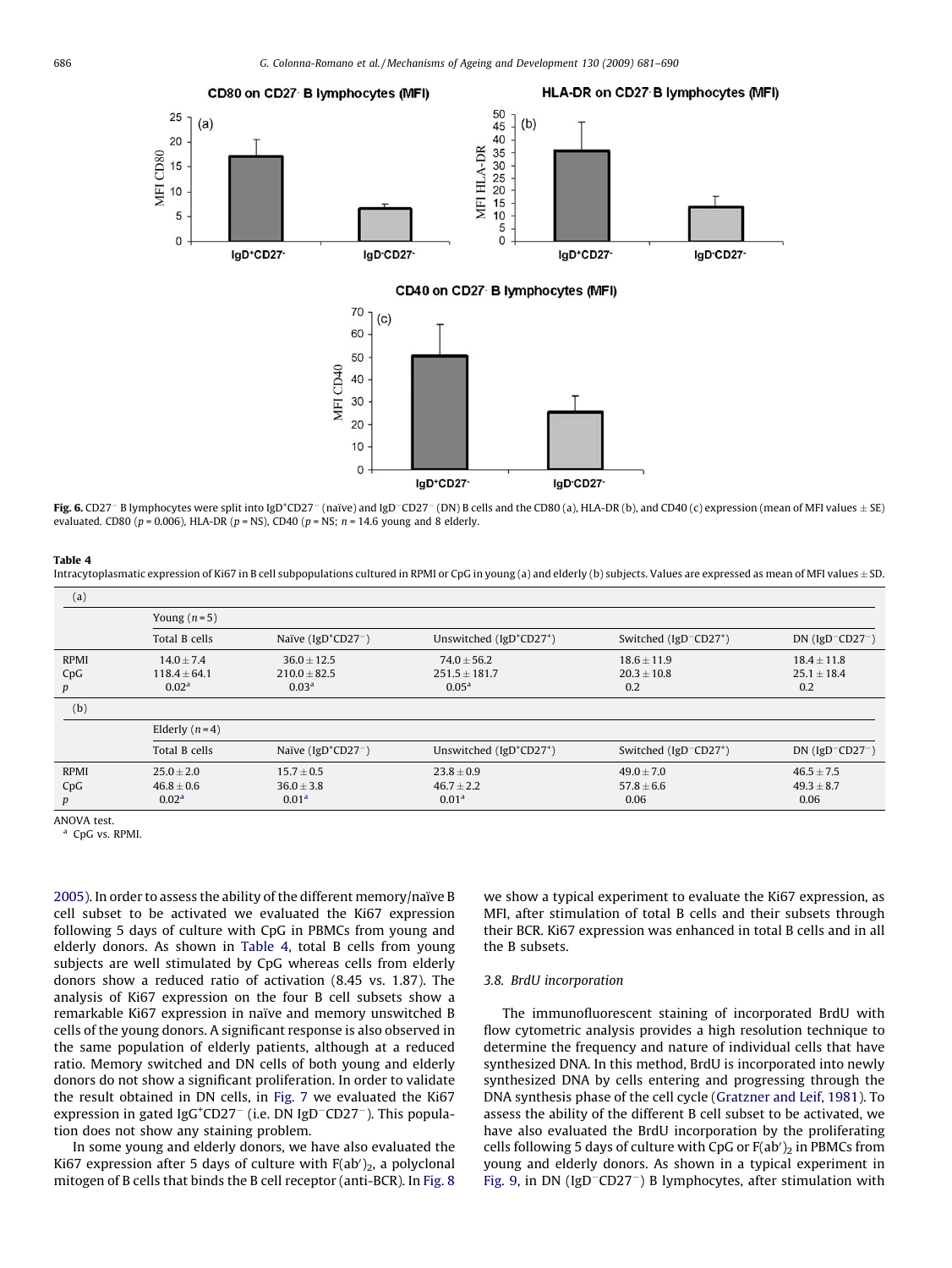<span id="page-6-0"></span>

Fig. 7. Ki67 expression was evaluated in PBMC cultured with CpG. The figure shows the expression of Ki67 in gated DN (IgD<sup>-</sup>CD27<sup>-</sup> B cells) and IgG<sup>+</sup>CD27<sup>-</sup> B cells. PBMC were stained with anti-IgD<sub>PE</sub> or anti IgG<sub>PE</sub>, anti-CD19<sub>PECy5</sub>, anti-CD27<sub>APC</sub> and anti-Ki67FITC.

F(ab′) $_2$ , there is a higher incorporation of the BrdU compared to the unstimulated cells or after activation with CpG.

# 4. Discussion

Immunological memory is a characteristic feature of instructive immune responses. Immunological memory allows the immediate response by pre-induced circulating antibodies and confers the ability to mount a rapid and vigorous immune response after repeated exposure to the same antigen by memory lymphocytes ([Lanzavecchia and Sallusto, 2005; Lanzavecchia et al., 2006](#page-9-0)). On the other hand, it has been demonstrated that the frequency and diversity of immune stimulation throughout life causes an increase in the number of memory T cells. This circumstance is repeated in long-lived subjects, rendering the elderly less able to respond to new antigens [\(Pawelec et al., 2002b; Pawelec et al., 2005; Akbar](#page-9-0) [and Fletcher, 2005](#page-9-0)). In this regard, it has been proposed that the immunological space in elderly people is filled by memory T cells ([Franceschi et al., 1995; Cossarizza et al., 1996; Franceschi et al.,](#page-9-0) [2000; Globerson and Effros, 2000\)](#page-9-0). Furthermore, it has been suggested that chronic antigenic stimuli, as occur with herpes viruses, play a relevant role in exhausting the immune system ([Pawelec et al., 2002b; Ouyang et al., 2004; Akbar and Fletcher,](#page-9-0) [2005; Wikby et al., 2005; Colonna-Romano et al., 2007](#page-9-0)), due to the clonal expansion of CD8 T cells and the consequent shrinkage of the T cell repertoire ([Pawelec et al., 2004, 2005\)](#page-9-0). This state of affairs has consequences, since elderly people show an increased incidence of infections and an inadequate vaccine response [\(Hainz](#page-9-0) [et al., 2005; Kaml et al., 2006](#page-9-0)).

As changes in the B cell repertoire have also been described both in mice and in humans ([Weksler, 2000; Szabo et al., 2003,](#page-9-0) [2004\)](#page-9-0), in this paper we have focused our attention on B memory lymphocytes in the elderly. These cells have been defined by the expression of the membrane marker, CD27, which is involved in the differentiation of B cells into antibody-secreting plasma cells ([Kobata et al., 1995; Agematsu et al., 2000\)](#page-9-0). CD27<sup>+</sup> B lymphocytes have been assumed to be memory B cells because it has been observed that they contain somatic Ig gene mutations ([Klein et al.,](#page-9-0) [1998\)](#page-9-0), and have switched the Ig class ([Agematsu et al., 2000\)](#page-8-0). Finally, it has been reported that the percentage of  $CD27<sup>+</sup>$  B lymphocytes increase with age from cord blood to adults ([Agematsu et al., 2000](#page-8-0)) and to a lesser extent, in the elderly ([Colonna-Romano et al., 2003](#page-9-0)). Several years ago [Shi et al. \(2003\)](#page-9-0) demonstrated that circulating B cells can be divided (on the basis of the expression of IgD and CD27) into three different functional subsets: (1)  $IgD^+CD27^-$  naïve B cells, (2)  $IgD^+CD27^+$  memory unswitched cells, and  $(3)$  IgD<sup>-</sup>CD27<sup>+</sup> classic memory switched (IgG<sup>+</sup> or IgA<sup>+</sup>) cells. Some of the unswitched cells also express IgM and have been designated IgM memory B cells (IgD+IgM+CD27+), while some of the IgD<sup>-</sup>CD27<sup>+</sup> (memory switched) are IgM<sup>+</sup> and have been designated IgM-only memory B cells [\(Shi et al., 2005\)](#page-9-0). It has been proposed that IgM memory B cells are involved in the response to pneumococcal antigens and [Shi et al. \(2005\)](#page-9-0) have demonstrated that these cells are reduced in the elderly. This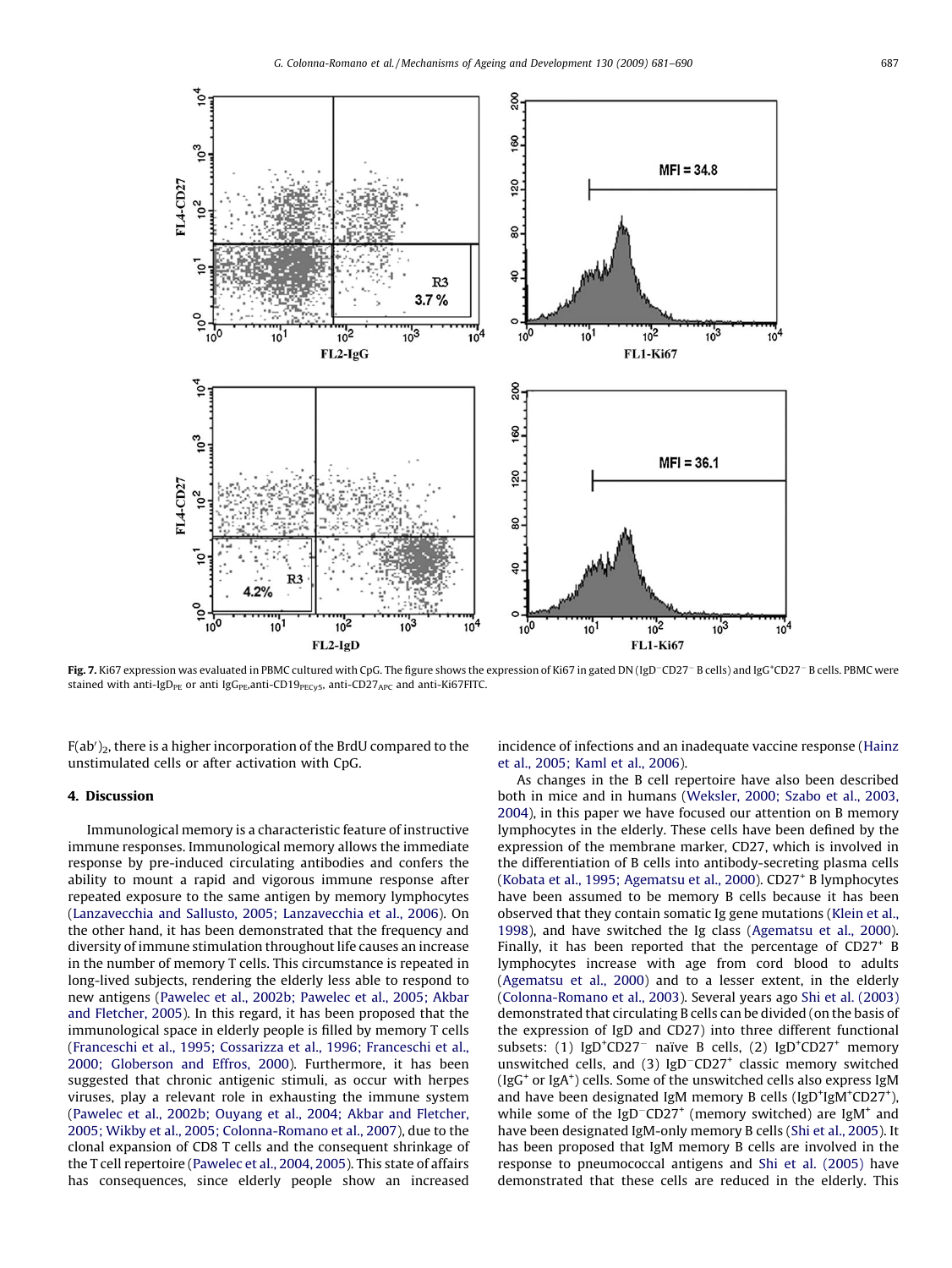<span id="page-7-0"></span>

Fig. 8. Ki67 expression on B cells and their subsets after stimulation with anti-BCR  $F(ab')_2$ .

reduction is considered responsible for the increased susceptibility to bacterial infections.

Studying B cell populations in the elderly, our attention has been drawn to B lymphocytes negative for both IgD and CD27. These cells are significantly higher in the elderly ([Colonna-Romano](#page-9-0) [et al., 2008](#page-9-0)), together with a significant reduction of naïve B cells described also by [Gupta et al. \(2005\)](#page-9-0). The latter finding is not in agreement with the data reported by Shi [\(Shi et al., 2005](#page-9-0)), as they showed an increase of naïve B cells in the elderly. This was an unexpected result as it is assumed that elderly people have a highly experienced immune system and a reduced output of B cells ([Globerson and Effros, 2000](#page-9-0)). In contrast, another paper ([Frasca](#page-9-0) [et al., 2008\)](#page-9-0) reports a reduced amount (percentage and absolute number) of memory B cells in the aged, and an increased percentage (but a reduced absolute number) of naïve B cells in the elderly. One possible explanation for these differences might be the age of the subject studied (our elderly subjects were mean age 89.0, median 91 years) whereas in Frasca's paper the subjects were about age 70 years. This could be a critical factor although this is not the only difference between Frasca's data and ours. The results obtained from young donors are also different. On the other hand our data obtained from young donors are consistent with data reported by [Sanz et al., 2008](#page-9-0). Moreover, the amount of IgG found in the serum by us (Listi [et al., 2006\)](#page-9-0), and others ([Frasca et al.,](#page-9-0) [2008; Franceschi et al., 1995\)](#page-9-0) fits well with the expansion of  $\lg G$ <sup>+</sup> B cells.

However, the important results obtained from our work are that an expanded population of DN B cells, expressing IgG but lacking CD27 (IgD<sup>-</sup>IgG<sup>+</sup>CD27<sup>-</sup>) exists in the elderly. This kind of memory B cell has also been described by [Fecteau et al. \(2006\)](#page-9-0) in healthy donors, [Wei et al. \(2007\)](#page-9-0) in active Lupus patients, and by [Sanz et al.](#page-9-0) [\(2008\)](#page-9-0) in healthy subjects challenged with respiratory syncizial virus (RSV). The latter author hypothesizes that these cells might participate in the early phases of protective memory responses.

To characterize DN B cells in our studied subjects, we have evaluated the expression of the ATP-binding cassette and the ABCB1 transporter, as [Wirths and Lanzavecchia \(2005\)](#page-9-0) have demonstrated that it is exclusively present in naïve B cells and absent in memory B lymphocytes. From our data, we conclude that this very small population of B cells behaves as  $CD27<sup>+</sup>$  memory lymphocytes because the IgD/CD27 DN population of B cells is ABCB1-negative, whereas naïve B cells (IgD<sup>+</sup>CD27<sup>-</sup>) are ABCB1positive. Moreover unswitched memory B cells from elderly donors seem to quickly acquire the memory phenotype as they lose ABCB1 expression.

To evaluate the age of the DN B cells, we assessed the telomere length of the four B cell populations studied. In fact, telomere length is believed to be a good marker to study cellular senescence, as well as ageing and the life expectancy of an organism ([Cawthon](#page-8-0) [et al., 2003\)](#page-8-0). Telomere length regulates the replicative capacity of vertebrate somatic cells and reflects both the residual replicative capacity and the history of one cell ([Allsopp et al., 1992](#page-8-0)).

Our results show that DN cells expanded in the elderly have a reduced replicative ability as also shown by the Ki67 expression after in vitro culture with Cpg but not with  $F(ab')2$ . Further, we observed that DN cells have a very low level of Bcl2 when compared to naïve IgDCD27<sup>+</sup>CD27<sup>-</sup>B cells. This is an unexpected result as the presence of Bcl2 should preserve the cells from apoptosis and should be responsible for the survival of these cells. In fact these cells survive in vivo and in vitro (data not shown) and are able to enter in cycle as shown by a higher incorporation of BrdU in stimulated cultures compared to the unstimulated ones. Notably switched memory and DN B cells from elderly subjects in vitro show an ''intrinsic'' higher expression of Ki67 when cultured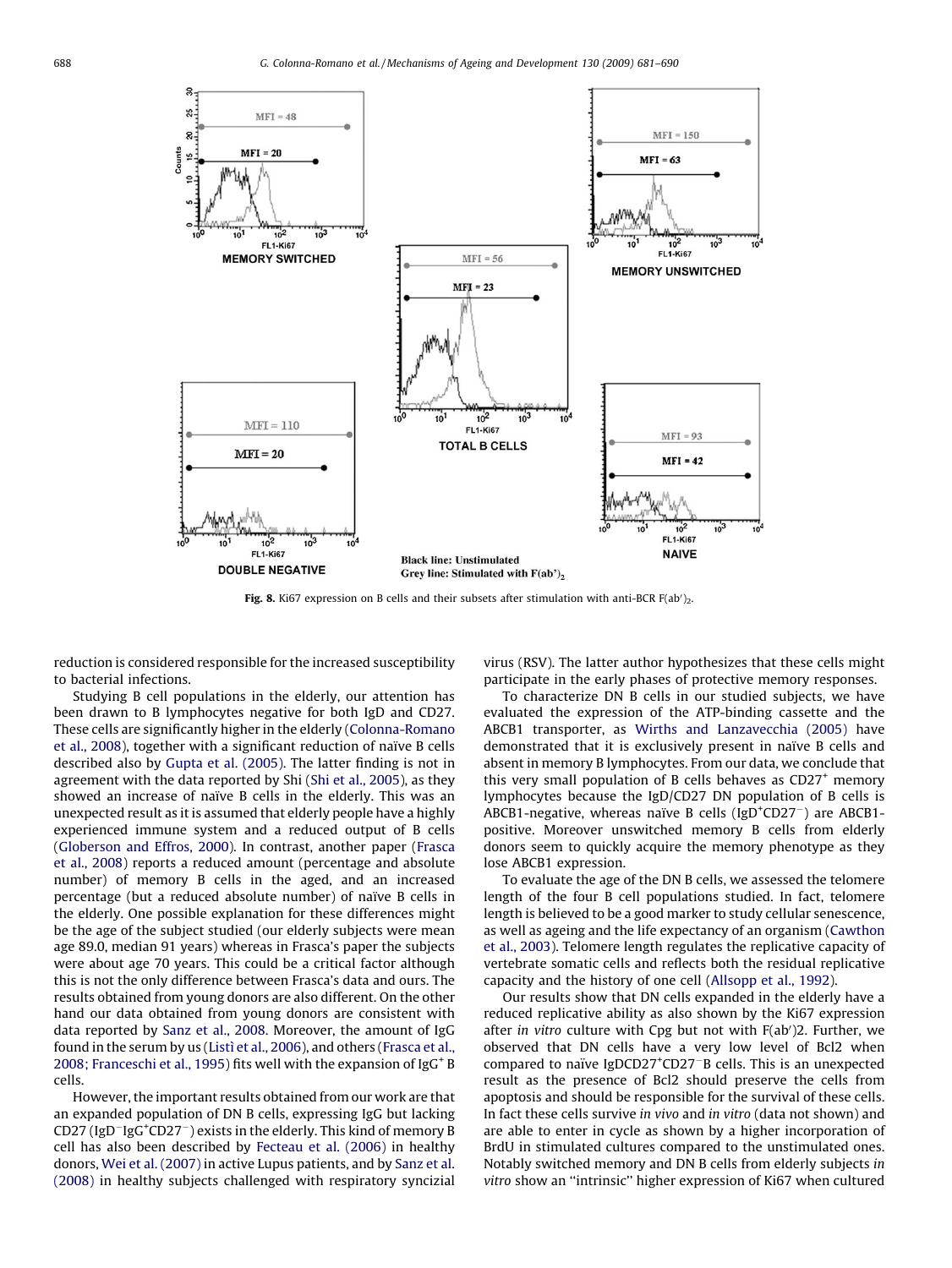<span id="page-8-0"></span>

Fig. 9. BrdU incorporation on double-negative B cells after stimulation with CpG (a) or anti-BCR  $F(ab')_2$ .

in medium alone. So the proliferative defect of DN B cells are limited to certain stimulators, as observed for senescent CD28-CD8 T cells ([Weng et al., 2009](#page-9-0)). To gain insight into the mechanisms of this partially defective activation, further studies are needed, including cytokine production evaluation.

Regarding the role of these cells, we conclude that it is a typical phenomenon due to the ageing of the immune system; we consider these cells exhausted memory cells that have reverted their expression of CD27 as they have switched the heavy chain of immunoglobulin, have low levels of ABCB1, and have short telomeres. Finally, they have low levels of Bcl-2 and are therefore likely prone to apoptosis.

What is the biological significance of these cells? Are they exhausted and just fill the B cell immunological space, or might they have another function, such as functioning as an APC? To try to answer these questions, we evaluated the expression of HLA-DR and CD80 necessary to efficiently present antigen to T cells ([Rodriguez-Pinto, 2005](#page-9-0)). Moreover, as CD40-CD154 binding is necessary to activate isotype switching [\(Rodriguez-Pinto and](#page-9-0) [Moreno, 2005\)](#page-9-0), we studied the expression of CD40 on CD27<sup>+</sup> and CD27- B cells. Our negative results suggest that these cells do not express any of these markers useful for antigen presentation and T- B cooperation. Moreover, the observation that these expanded DN B cells are CD40-negative suggests that these cells might develop outside the germinal center, as this circumstance has been demonstrated in lupus-prone mice ([William et al., 2002](#page-9-0)). In the elderly, immunoglobulin production might elude T cell control. This might explain the normal levels of Ig in the serum of old donors (Listì [et al., 2006](#page-9-0)).

Our results strengthen the recent data of [Wei et al. \(2007\)](#page-9-0) obtained in lupus patients, suggesting that these DN cells are memory B cells. The authors have debated the origin and biological meaning of DN B cells and hypothesized that these cells might be a distinct lineage of memory B cells or a progenitor of memory CD27<sup>+</sup> cells. We instead hypothesize that these cells are senescent memory B cells that have down-modulated (reverted) their expression of CD27 (Appay et al., 2002) like specific CD8 T cells against chronic antigenic stimuli (e.g. herpetic viruses; [Pawelec et al., 2004, 2005](#page-9-0)). The exhaustion of the immune system in the elderly has been demonstrated in the T cell branch (Akbar and Fletcher, 2005), and we believe that this is also the case in the B cell compartment. On the other hand, it has been demonstrated that the time-enduring stimulation of the immune system, as in patients with lupus (Anolik et al., 2004), is related to the expansion of these cells and that the amount of DN B cells correlates positively with the clinical manifestations of lupus ([Wei et al., 2007\)](#page-9-0) Recent observations suggest that memory B cells are highly heterogeneous ([Wirths and Lanzavecchia, 2005;](#page-9-0) [Ehrhardt et al., 2005; Fecteau et al., 2006; Wei et al., 2007; Sanz](#page-9-0) [et al., 2008](#page-9-0)); they might play different roles in pathologic chronic stimulation (e.g., lupus), and in chronic stimulation (e.g., the elderly). Finally, we believe that knowledge of B-cell behaviour in elderly people is a major issue in the immunesenescence field since B cells contribute to autoimmune disease, and B-cell tumors constitute the greater part of hematological cancers in the elderly ([Chiorazzi et al., 2005](#page-9-0)), and B cells are also strongly related to the vaccine response.

## Acknowledgments

Supported by grants of the Italian Ministry of Education, University and Research (ex60%) to GCR and CC. MP is a PhD student at the Pathobiology PhD course (directed by C.C.) at Palermo University and this work is submitted in partial fulfilment of the requirement for the PhD degree.

# References

- Agematsu, K., Hokibara, S., Nagumo, H., Komiyama, A., 2000. CD27: a memory B-cell marker. Immunol. Today 21, 204–206.
- Akbar, A.N., Fletcher, J.M., 2005. Memory T cell homeostasis and senescence during ageing. Curr. Opin. Immunol. 17, 480–485.
- Allsopp, R.C., Vaziri, H., Patterson, C., Goldstein, S., Younglai, E.V., Futcher, A.B., Greider, C.W., Harley, C.B., 1992. Telomere length predicts peplicative capacity of human fibroblasts. Proc. Natl. Acad. Sci. U. S. A. 89, 10114–10118.
- Anolik, J.A., Barnard, J., Cappione, A., Pugh-Bernard, A.E., Felgar, R.A., Looney, R.J., Sanz, I., 2004. Rituximab improves peripheral B cell abnormalities in human systemic lupus erythematosus. Arthritis Rheumat. 40, 3580–3590.
- Appay, V., Dunbar, P.R., Callan, M., Klenerman, P., Gillespie, G.M.A., Papagno, L., Ogg, G.S., King, A., Lechner, F., Spina, C.A., Little, S., Havlir, D.V., Richman, D.D., Gruener, N., Pape, G., Waters, A., Easterbrook, P., Salio, M., Cerundolo, V., McMichael, A.J., Rowland-Jones, S.L., 2002. Memory CD8<sup>+</sup> T cells vary in differentiation phenotype in different persistent virus infections. Nat. Med. 8, 379–385.
- Bekeredjian-Ding, I.B., Wagner, M., Hornung, V., Giese, T., Schnurr, M., Endres, S., Hartmann, G., 2005. Plasmacytoid dendritic cells control TLR7 sensitivity of naive B cells via type I IFN. J. Immunol. 174, 4043–4050.
- Candore, G., Di Lorenzo, G., Mansueto, P., Melluso, M., Fradà, G., Li Vecchi, M., Esposito Pellitteri, M., Drago, A., Di Salvo, A., Caruso, C., 1997. Prevalence of organ-specific and non organ-specific autoantibodies in healthy centenarians. Mech. Ageing Dev. 94, 183–190.
- Cawthon, R., Smith, K., O'Brien, E., Sivatchenko, A., Kerber, R.A., 2003. Association between telomere length in blood and mortality in people aged 60 years or older. Lancet 361, 393–395.